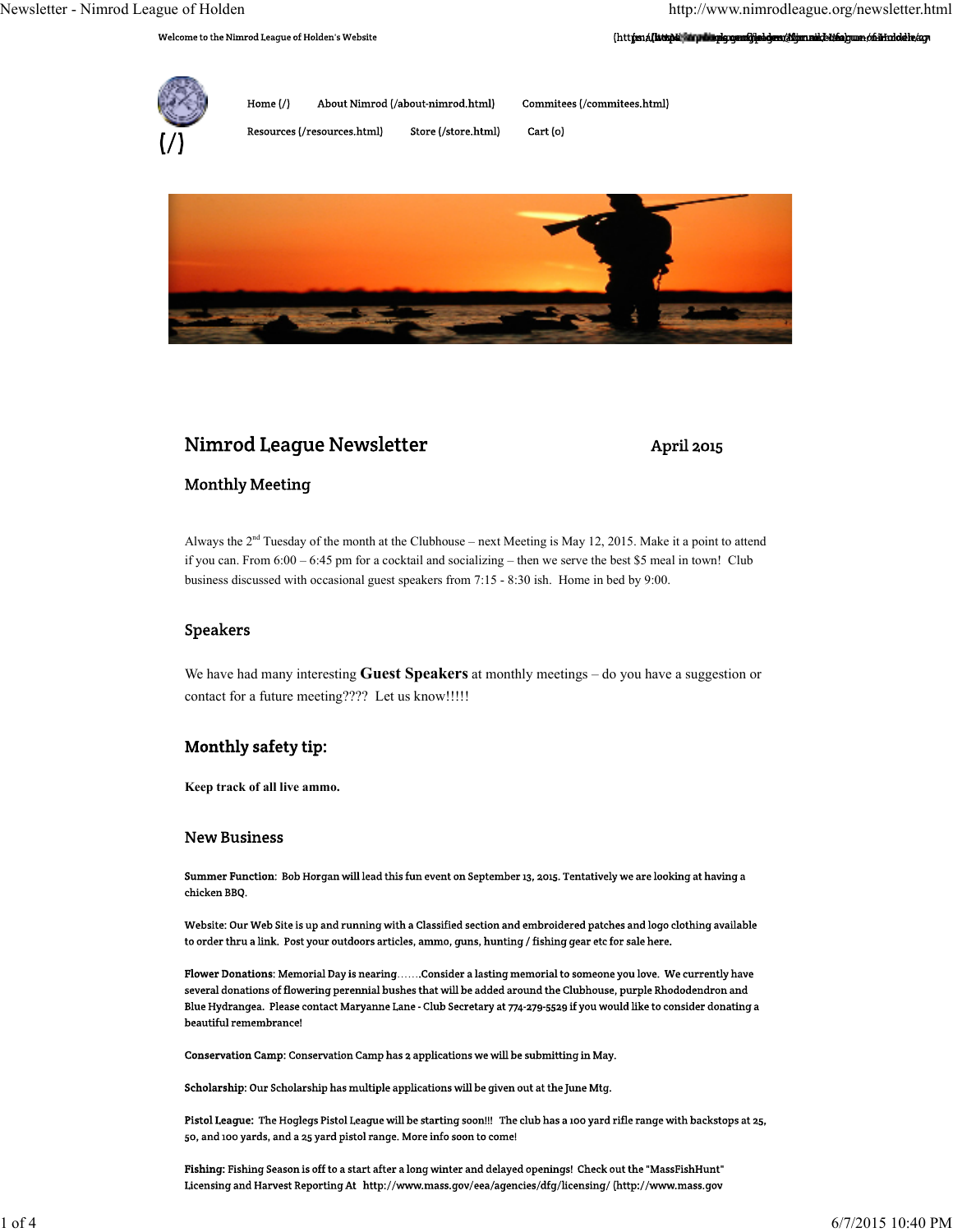/eea/agencies/dfg/licensing/). This one-stop site will let you buy your license and more. Be sure to look under The Fisheries, Wildlife, and Habitats and check out the

Massachusetts Department of Fish & Game FAQs (http://www.mass.gov/eea/agencies/dfg/ma-dfg-faq.html)This includes information on hunting seasons, hunter education, and licenses, stocking schedules, pond maps, boat registration, boater safety, employment opportunities and more.

Miscellaneous: You spoke – we listened! We are looking into a repeater to boost cell service from the Club

## Membership

The May meeting will boast the largest number of new Junior Members to be introduced in the last few years – please come and support them!!

## **Board of Trustees**

Not available

# Trap/Skeet

Spring is finally here and it's beautiful on Mason Hill! Thursday nights are getting busier, and we have Chef Larry Josti grilling sausage, hamburgers, hotdogs and other treats in the kitchen. Thursdays are a great opportunity to check out the wide variety of 12 and 20's our members are shooting. Always a willing shooter available with a loaner gun to break in new members!

#### Kitchen

Not available

# **Rifle Range**

A reminder to all members and guests –

*Gross disregard for safety on the rifle range will not be tolerated and will include removal from club membership*. Surveillance cameras are in place.

Please - Paper targets and clay pigeons only. No rocks, golf balls, plastic or glass bottles, rolling targets, no appliances or other 'junk'. These items make it hard – and dangerous – for those maintaining the grass and berm areas.

### House

**Saturday May 16, 2015** will be our annual **Spring Cleanup Day** staring at 8:30 am!!! We'll have mulch to spread, small repairs and other projects – this is a great time to get in your volunteer hours!!!

May 9, 2015 EJ will be hosting a Court of Honor for the Scouts

### **Executive Board**

Executive Board Meeting is held the last Tuesday of each month

### Grounds

Not Available

Finance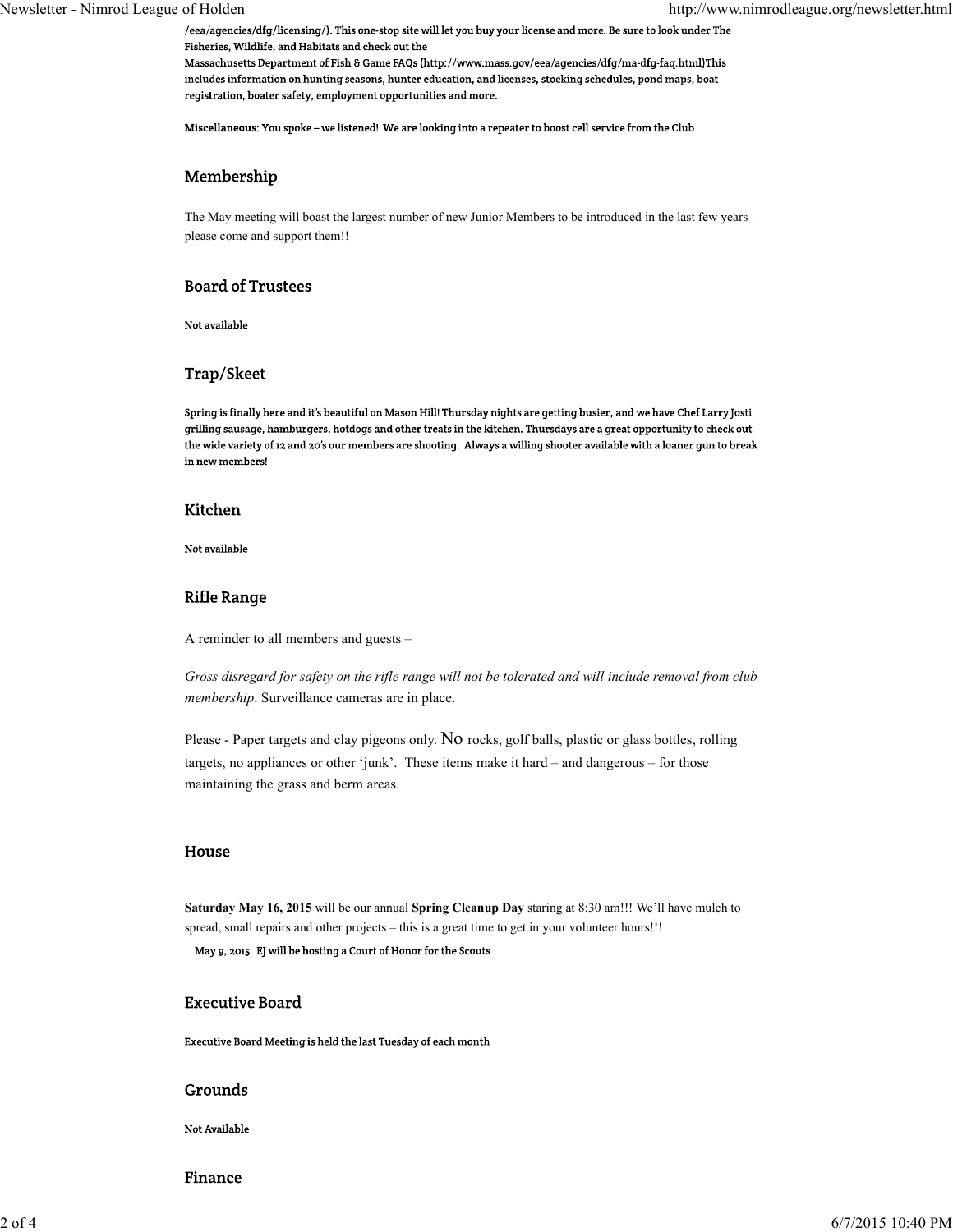# Nothing to report

# Bar

Nothing to report

# **Birds**

Not Available

#### Revenue

April had our first Meat Raffle at the Swap Mtg, and our Revenue Committee is looking to do a 30 Guns in 30 Days Raffle this Fall. Gift Cards from Cabela's and Bass Pro Shops for the amount of each gun will be prizes, allowing you to use the card for any type of sporting goods purchase from those stores. More info to come!!!

# Archery

We had 47 shooters at the 3D shoot April  $18^{\text{th}}$  **- next 3D shoot is May 31**<sup>st</sup> – there will be a money class and food available.

### **Worcester County League of Sportsmen**

*The* Worcester County League enjoyed another fabulous meal when the Nimrod hosted the April 17 League Meeting - Asian shortribs, smoked BBQ pork ribs and chicken from the fabulous Pat Orrel *were served.*

# **Good and Welfare**

Not Available

## Classifieds

Post your outdoors articles, ammo, guns, hunting / fishing gear etc for sale here. Contact John Meyer at 508-864-2028.

| About Nimrod<br>$\frac{1}{2}$ | Comittees            | <b>Newsletter</b>    | Resources<br>(/commitees.html//newsletter.html//resources.html) |  |
|-------------------------------|----------------------|----------------------|-----------------------------------------------------------------|--|
| nimrod.html)                  |                      |                      |                                                                 |  |
|                               | Archery              | Archives (/archived- |                                                                 |  |
| Become a Member               | (/archery.html)      | newsletters.html)    |                                                                 |  |
| (/become-                     | Birds/Hunting        |                      |                                                                 |  |
| a-member.html)                | (/birdshunting.html) |                      |                                                                 |  |
| Club Officials                | Rifle/Pistol         |                      |                                                                 |  |
| $\frac{1}{\text{club}}$       | (/riflepistol.html)  |                      |                                                                 |  |
| officials.html)               | Trap/Skeet           |                      |                                                                 |  |
| Club Photos (/club-           | (/trapskeet.html)    |                      |                                                                 |  |
| photos.html)                  |                      |                      |                                                                 |  |
| Contact Us                    |                      |                      |                                                                 |  |
| (/contact-us.html)            |                      |                      |                                                                 |  |